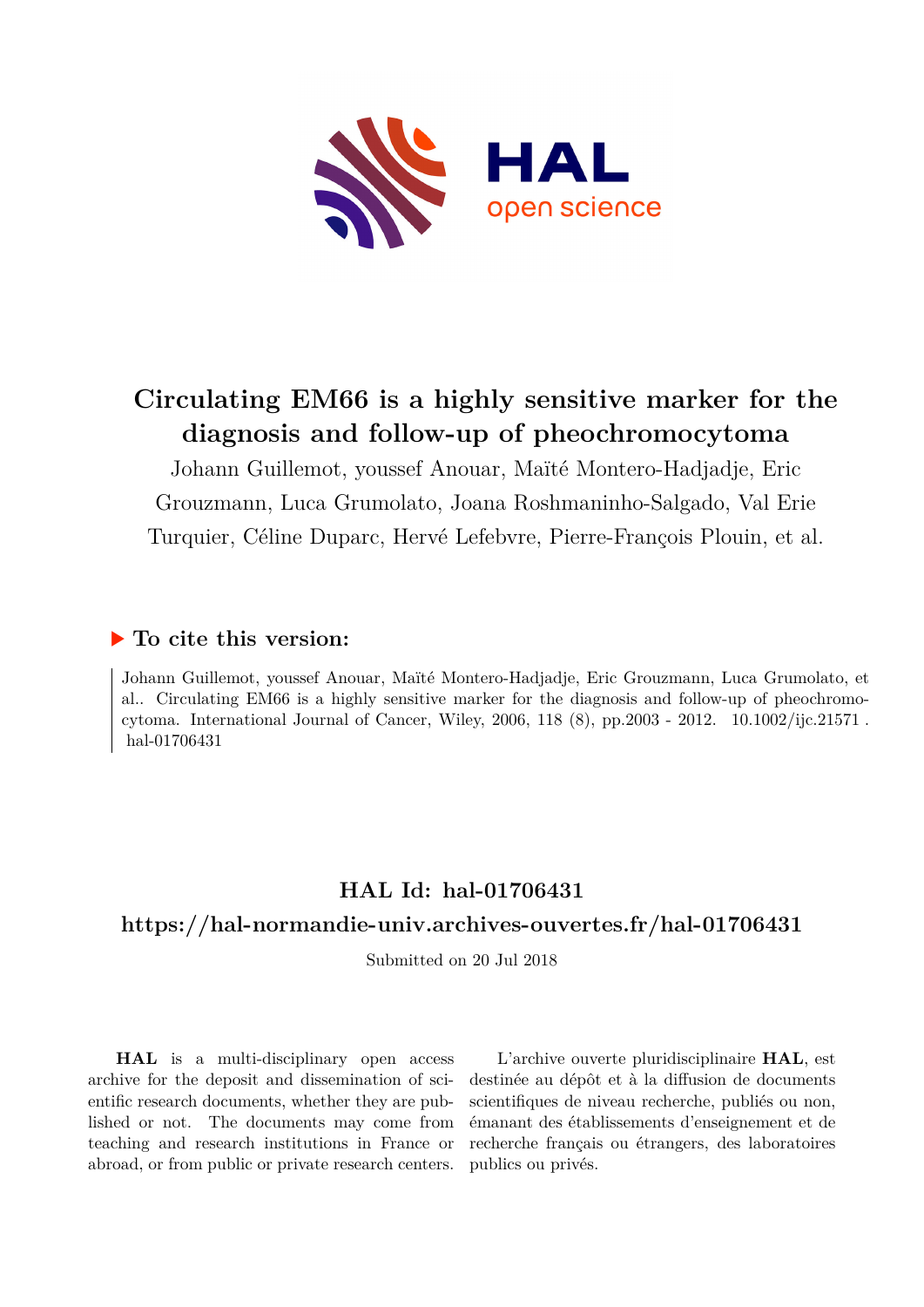# Circulating EM66 is a highly sensitive marker for the diagnosis and follow-up of pheochromocytoma

Johann Guillemot<sup>1</sup>, Youssef Anouar<sup>1</sup>, Maïté Montero-Hadjadje<sup>1</sup>, Eric Grouzmann<sup>2</sup>, Luca Grumolato<sup>1</sup>, Joana Roshmaninho-Salgado<sup>3</sup>, Valérie Turquier<sup>1</sup>, Céline Duparc<sup>1</sup>, Hervé Lefebvre<sup>I</sup>, Pierre-François Plouin<sup>4</sup>, Marc Klein<sup>5</sup>, Mihaela Muresan<sup>5</sup>, Billy K.C. Chow $^6$ , Hubert Vaudry $^{1\ast}$  and Laurent Yon $^1$ 

<sup>1</sup>INSERM U413, Laboratory of Cellular and Molecular Neuroendocrinology, European Institute for Peptide Research (IFRMP 23), University of Rouen, Mont-Saint-Aignan, France  ${}^{2}$ Division of Clinical Pharmacology and Toxicology, Centre Hospitalier Universitaire Vaudois, CH-1011 Lausanne, Switzerland <sup>3</sup>Center for Neurosciences and Cell Biology, University of Coimbra, Coimbra, Portugal

<sup>4</sup> Department of Hypertension, Hôpital Européen Georges Pompidou, Paris, France<br><sup>5</sup> Department of Endocrinology, Hôpital de Brabois, University of Nancy Nancy, E  ${}^{5}$ Department of Endocrinology, Hôpital de Brabois, University of Nancy, Nancy, France

Department of Zoology, University of Hong-Kong, Hong-Kong, People's Republic of China

We have previously demonstrated that measurement of tissue concentration of the novel secretogranin II-derived peptide EM66 may help to discriminate between benign and malignant pheochromocytomas. The aim of the present study was to characterize EM66 in plasma and urine of healthy volunteers and pheochromocytoma patients, in order to further evaluate the usefulness of this peptide as a circulating marker for the management of the tumors. HPLC analysis of plasma and urine samples demonstrated that the EM66-immunoreactive material coeluted with the recombinant peptide. In healthy volunteers, plasma and urinary EM66 levels were, respectively, 2.6 (1.9–3.7) ng/ml and 2.9 (1.9– 4.6) ng/ml. In patients with pheochromocytoma, plasma EM66 levels were 10-fold higher than those of healthy volunteers (26.9 (7.3– 44) ng/ml), and returned to normal values after removal of the tumor. In contrast, urinary EM66 levels were not significantly different from those of healthy volunteers  $(3.2 \text{ } (2.2-3.9) \text{ } \text{ng/ml})$ . Measurement of total or free plasma metanephrines and 24 hr urinary metanephrines in our series of patients revealed that these tests, taken separately, are less sensitive than the EM66 determination. Pheochromocytes in primary culture secreted high levels of EM66, suggesting that the chromaffin tumor was actually responsible for the increased plasma peptide concentrations in the patients. These data indicate that EM66 is secreted in the general circulation and that elevated plasma EM66 levels are correlated with the occurrence of pheochromocytoma. Thus, EM66 is a sensitive plasma marker that should be considered as a complementary tool in the management of pheochromocytoma.

Key words: chromogranins; plasma marker; EM66; pheochromocytoma; secretogranin II; neuroendocrine tumor

Chromogranins (Cgs) constitute a family of acidic glycoproteins encompassing chromogranin A (CgA), chromogranin B (CgB) and secretogranin II (SgII) that are widely distributed in neuroendocrine tissues where they are packaged in secretory granules.<sup>1</sup> The physiological role of these proteins is unclear but a number of potential biological functions have been postulated, including regulation of secretory granule formation and production of bioactive peptides through proteolytic processing.<sup>2</sup> It has been demonstrated that Cgs and Cgs-derived peptides are secreted together with hormones and neurotransmitters and can be detected in blood by radioimmuno assay (RIA) techniques. $3-5$  This observation combined with their ubiquitous distribution in neuroendocrine, endocrine and nervous tissues makes Cgs useful markers of secretion of normal and tumoral neuroendocrine cells. In particular, measurement of CgA levels in plasma can be used to diagnose or monitor the progression of neuroendocrine tumors.<sup>6</sup> The highest accuracy has been observed in tumors characterized by an intense secretory activity, although the specificity and sensitivity remain<br>high also in nonfunctioning tumors.<sup>7</sup> However, CgA levels may also be elevated in patients with hyperplasia<sup>3</sup> and may therefore

not be reliable for distinguishing neuroendocrine hyperplasia from adenoma or carcinoma. In addition, CgA measurement showed a low sensitivity in certain neuroendocrine tumors such as insulino-<br>mas, pituitary adenomas and medullary thyroid carcinomas.<sup>8,9</sup> Thus, measurement of other Cgs or Cgs-derived peptides may be helpful for the diagnosis of different neuroendocrine tumors.

It has been reported that plasma levels of GAWK and CCB, 2 CgB-derived peptides, are elevated in patients with pancreatic islet-cell tumors<sup>10,11</sup> or with bronchial tumors.<sup>12</sup> Similarly, enhanced plasma concentrations of the SgII-derived peptide secretoneurin (SN) are associated with various endocrine tumors such as gastroenteropancreatic endocrine tumors or oat cell lung carcinomas, and are also related to the progression of prostatic carcinomas.<sup>5,13</sup> SgII is the precursor of 2 highly conserved peptides, *i.e.* SN and a 66-amino-acid C-terminal flanking peptide termed EM66.<sup>14</sup> Using specific polyclonal antibodies directed against recombinant EM66, we have previously shown the presence of EM66 in the rat pituitary and adrenal glands, $15$  and in chromaffin cells of fetal and adult human adrenals.<sup>16</sup> We have recently demonstrated the occurrence of EM66 in human pheochromocytomas and found that low tissue concentrations of the peptide are associated with malignant differentiation of the tumor while benign pheochromocytomas contain significantly higher quantities of EM66, indicating that EM66 is a potential prognostic marker of chromaffin cell tumors.<sup>17</sup> Pheochromocytomas are usually benign but ~20% of these tumors are malignant, and to date the only evidence for malignancy is the occurrence of metastases, which are associated with a very poor survival rate.<sup>18–20</sup> The characterization of novel circulating markers is therefore crucial for the management of these tumors.

As a further step in the evaluation of EM66 as a marker for the diagnosis and prognosis of pheochromocytoma, the aim of the present study was to characterize this peptide in plasma and urine, and to compare its concentrations between healthy volunteers and patients with pheochromocytoma. The ability of pheochromocytes in primary culture to release EM66 was also investigated.

Grant sponsors: COMETE-2 network (Programme Hospitalier de Recherche Clinique AOM-02068), Institut National de la Sante et de la Recherche Médicale (Unité 413), Institut Fédératif de Recherche Multidisciplinaires sur les Peptides 23 (IFRMP 23) and Conseil Regional de Haute-Normandie.

\*Correspondence to: INSERM U413, European Institute for Peptide Research (IFRMP23), Laboratory of Cellular and Molecular Neuroendocrinology, University of Rouen, 76821 Mont-Saint-Aignan, France. Fax: +33-235-146946. E-mail: hubert.vaudry@univ-rouen.fr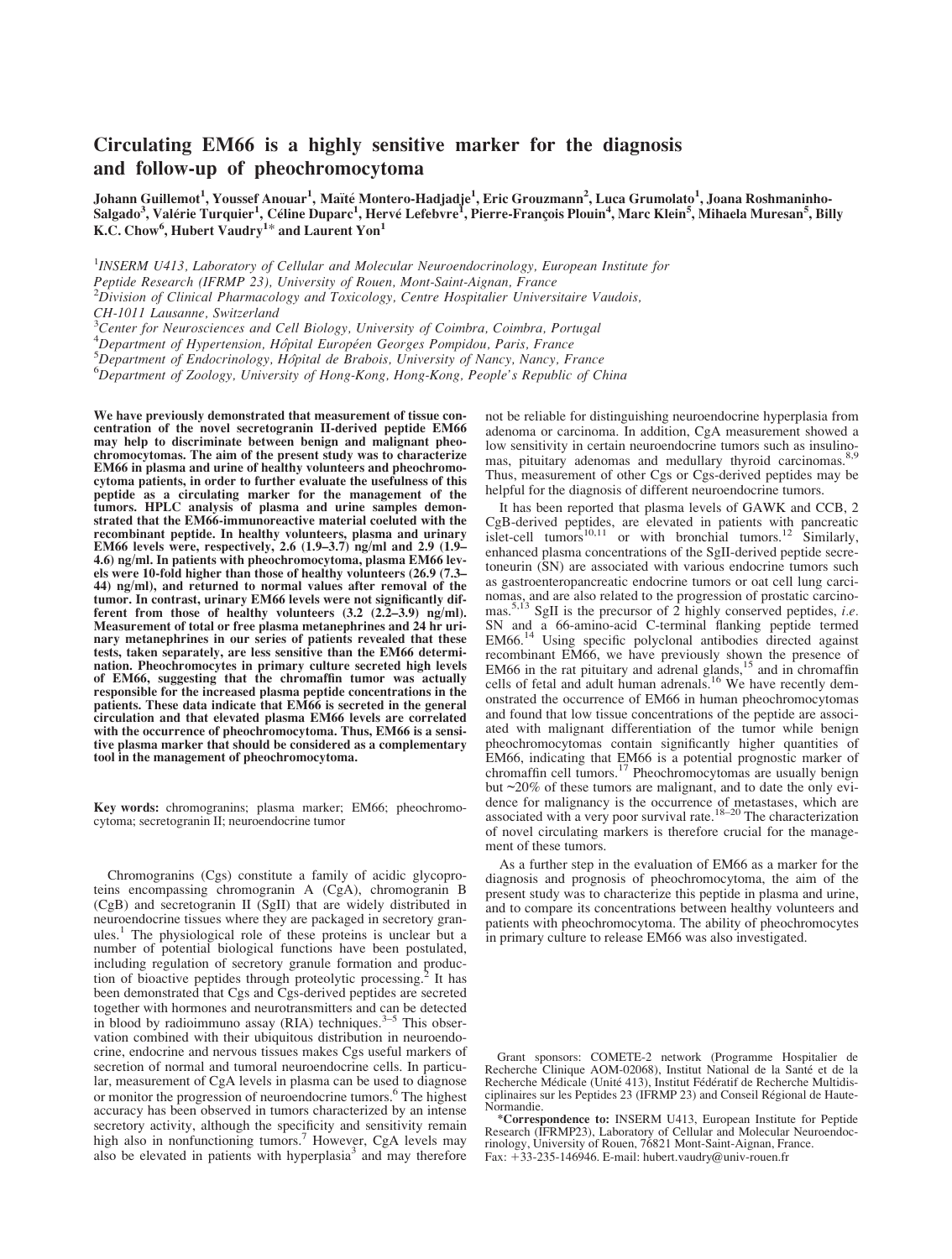TABLE I – CLINICAL CHARACTERISTICS OF PATIENTS WITH PHEOCHROMOCYTOMA

|                   |     | Patient | Pheochromocytoma |        |               |                  |
|-------------------|-----|---------|------------------|--------|---------------|------------------|
|                   | Sex | Age     | Hereditary       | Status | Site          | Diameter<br>(mm) |
| $1^{1,2,3}$       | M   | 65      | No               | Be     | Right adrenal | 50               |
| $2^{1,2,3}$       | F   | 67      | No               | Be     | Right adrenal | 80               |
| $3^{1,2}$         | М   | 61      | No               | Be     | Left adrenal  | 58               |
|                   | М   | 69      | No               | Be     | Left adrenal  | 25               |
| $\frac{4^1}{5^1}$ | М   | 69      | No               | Be     | Right adrenal | 70               |
| 6 <sup>1</sup>    | F   | 36      | <i>SDHB</i>      | Be     | Ectopic       | 50               |
| $7^1$             | F   | 62      | MEN <sub>2</sub> | Be     | Left adrenal  | 30               |
| $8^1$             | F   | 26      | No               | Ma     | Metastatic    | 60               |
| $9^3$             | F   | 55      | No               | Вe     | Left adrenal  |                  |
| $10^3$            | F   | 57      | No               | Be     | Left adrenal  | 80               |
| $11^3$            | F   | 53      | No               | Be     | Left adrenal  | 32               |

<sup>1</sup>Preoperative plasma sample.<sup>2</sup>Preoperative urine sample.<sup>3</sup>Postoperative plasma sample.

Be, Benign; F, Female; M, Male; Ma, Malignant; MEN2, Multiple endocrine neoplasia type 2; SDHB, Succinate dehydrogenase subunit B gene (familial paraganglioma).

## Material and methods

#### Blood and urinary samples

Blood samples were obtained from a group of 14 healthy volunteers (9 women and 5 men) and from 11 patients with pheochromocytoma (10 benign and 1 malignant) whose clinical characteristics are indicated in Table I. In 2 patients (cases no. 10 and 11, Table I), blood samples were collected at the clamping of the afferent vessels of the tumor by the surgeon  $(T_0)$  as described pre-<br>viously,<sup>21</sup> and then at 1, 2, 5, 10, 20, 30, 60 and 120 min after clamping during resection. For these patients, late samples were obtained 24 hr or 7 days after the operation. Urine samples were collected from a group of 20 controls (10 women and 10 men) and from 3 patients with pheochromocytomas (patients 1–3, Table I). Plasma and urine samples of patients were provided by a French endocrinology network for the collection of adrenal tumors (Reseau COMETE-2, PHRC AOM-02068), and by the Rouen and Lausanne University Hospital Centers. The patients gave written informed consent and the protocol of collection of the samples was approved by the regional bioethics committees (Comité Consultatif de Protection des Personnes dans la Recherche Biomediale de Haute-Normandie et de Paris, France). After collection, plasma and urine samples were kept frozen at  $-80^{\circ}$ C.

#### Production of recombinant EM66

A fusion protein containing the human EM66 peptide was produced in *Escherichia coli* as previously described.<sup>16</sup> Briefly, the cDNA sequence encoding the EM66 region in human SgII was amplified by PCR, inserted downstream of the maltose-binding protein (MBP) region of the plasmid pMAL-c2 (New England Biolabs, Beverly, MA) and expressed in bacteria. The cleavage of the affinity-purified fusion protein with factor Xa released EM66 with the native amino acid sequence.

#### Preparation of samples

Blood samples collected from healthy volunteers were either allowed to coagulate for 2 hr at room temperature (serum) or protected from coagulation with EDTA (plasma), centrifuged 20 min

Sample dilutions a  $1/64$  $1/16$  $1/4$ 16 100 80 % (B/Bo) 60 40 20  $10<sup>3</sup>$  $10<sup>2</sup>$  $10<sup>4</sup>$ 10 EM66 (pg) b n.s. 6 5 EM66 (ng/ml 4 3  $\overline{c}$ 1 plasma serum  $(n=14)$  $(n=14)$ с n.s 5  $EM66$  (ng/ml) 4 3  $2 \cdot$ 1

men

 $(n=5)$ 

women

 $(n=9)$ 

FIGURE  $1$  – EM66 levels in serum and plasma of healthy volunteers. (*a*) Semilogarithmic plots comparing competitive inhibition of anti-<br>body-bound <sup>125</sup>I-labeled EM66 by recombinant EM66 ( $\blacksquare$ ) and serial dilutions of plasma  $(\nabla)$  or serum  $(\bullet)$  samples. (b) Box plots (with median, 25th–75th percentile and minimum–maximum values) showing EM66 levels in plasma and serum. (c) Comparison of plasma EM66 levels in men and women.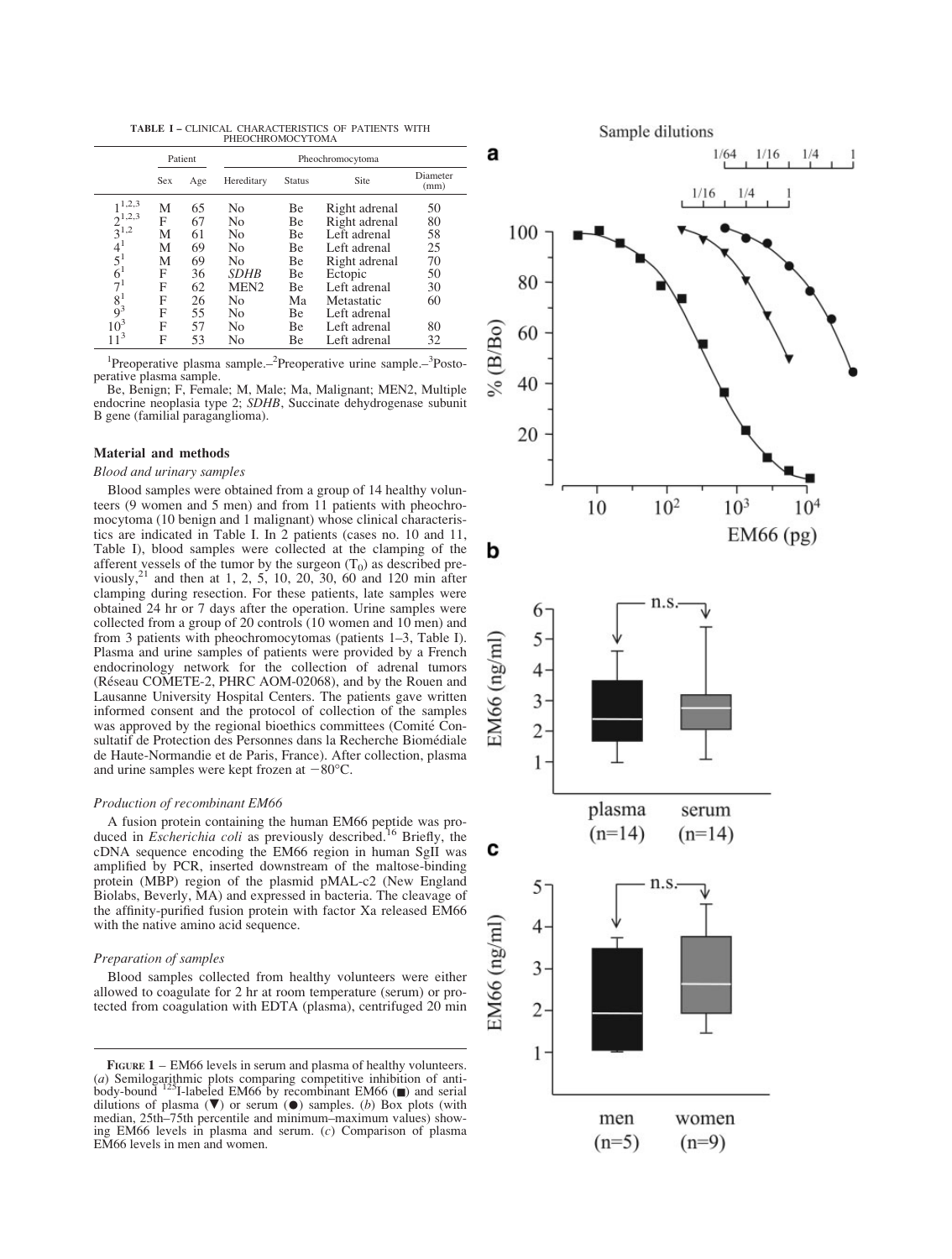at  $3,000g$  and filtered through a 0.22  $\mu$ m membrane. The urine samples from healthy volunteers were directly filtered on Whatman paper after collection. Then, serum, plasma and urine samples were either kept at 4°C before prepurification for subsequent HPLC analysis or dried by vacuum centrifugation and kept at room temperature for further RIA quantification of EM66 concentrations. Plasma and 24 hr urine collection obtained from patients with pheochromocytoma were analyzed for concentrations of free or total metanephrines using a HPLC/coulometric detection technique according to the method previously described by Eisenhofer et  $al$ .<sup>22</sup> and Sawka et  $al$ .<sup>23</sup> For fractionated plasma free metanephrines, a normetanephrine value greater than 0.159 ng/ml or a metanephrine value greater than 0.076 ng/ml was considered positive, on the basis of a reference range established by our laboratory. For fractionated plasma total metanephrines, the upper reference limit was 4.93 ng/ml for normetanephrine and 1.13 ng/ml for metanephrine. For urinary normetanephrine and metanephrine, values greater than 2.91 and 1.02 µmol/24 hr, respectively, were considered positive.

#### Prepurification of serum and urinary samples

Each sample was loaded onto a Sep-Pak C<sub>18</sub> cartridge (Waters Corp, St-Quentin en Yvelines, France) equilibrated with a solution of 0.1% trifluoroacetic acid (TFA) in water. Bound material was eluted from the cartridge with a solution of acetonitrile/water/TFA (59.9:40:0.1, vol/vol/vol), dried by vacuum centrifugation and kept at room temperature until chromatographic analysis.

#### HPLC analysis

Dried samples were reconstituted in 1 ml of 0.1% TFA in water, centrifuged at 21,000g (10 min; 4 $\degree$ C) and injected onto a 4.6  $\times$ 250 mm Vydac 218TP54  $(C_{18})$  column equilibrated with a solution of acetonitrile/water/TFA (9.9:90:0.1, vol/vol/vol) at a flow rate of 1 ml/min. The concentration of acetonitrile in the eluting solvent was raised to 60% over 25 min using a linear gradient. HPLC standard consisted of 1 µg purified recombinant EM66. Fractions of 0.5 ml were collected, evaporated and kept dry until RIA.

#### Radioimmunoassay

The concentrations of EM66 in serum, plasma and urine samples were measured by RIA. Purified recombinant EM66 was iodinated by the chloramine-T method and separated from free iodine on Sep-Pak  $C_{18}$  cartridges using a gradient of acetonitrile (0–100%) in 0.1% TFA, as previously described.<sup>16</sup> The RIA was performed in veronal buffer (pH 7.4) supplemented with 0.4% bovine serum albumin (BSA, Roche Diagnostics, Mannheim, Germany) and 0.1% Triton X-100. The EM66 antiserum (code no. 736- 1806), raised in rabbit against the recombinant fusion protein MBP-EM66 and used at a final dilution of 1:48,000, was incubated with 7,000 cpm of tracer/tube in the presence of graded concentrations of standard (purified EM66), serum, plasma or urine samples, or HPLC fractions. After a 2-day incubation at  $4^{\circ}$ C, the antibody-bound fraction was immunoprecipitated by the addition of 200 µl goat anti-rabbit  $\gamma$ -globulins (1:30), 200 µl normal rabbit serum (1:150) and 1 ml of 5% polyethyleneglycol 8000. After a 2 hr incubation at room temperature, the mixture was centrifuged  $(5,000g, 30 \text{ min}, 4^{\circ}\text{C})$  and the pellet containing the bound fraction was counted on a gamma-counter (LKB, Wallack, Rockville, MD). The standard curve was set up with concentrations of EM66 ranging from 5 to 10,000 pg/tube. Assay precision was evaluated by adding to plasma samples EM66 at 4 different concentrations (2, 5, 10 and 20 ng/ml). The recovery for EM66 was 93–107%. Interassay coefficient of variation (CV) were 5.00–9.24% and intraassay CV were 0.74–1.98%.

#### Cell culture

After surgical removal, pheochromocytoma fragments were transferred into DMEM (Sigma-Aldrich), transported to the labo-



FIGURE  $2 - EM66$  levels in the urine of healthy volunteers. (*a*) Semilogarithmic plots comparing competitive inhibition of antibody-<br>bound <sup>125</sup>I-labeled EM66 by recombinant EM66 (n) and serial dilutions of morning ( $\bullet$ ), afternoon ( $\nabla$ ), night ( $\square$ ) or 24 hr period ( $\blacktriangle$ ) urine samples. (b) Box plots (with median, 25th–75th percentile and minimum–maximum values) showing EM66 concentrations collected punctually or during 24 hr. (c) Comparison of urine EM66 levels in men and women.

ratory and rapidly processed as follows. The tumors were sliced into small pieces of about 3 mm<sup>3</sup> and then enzymatically digested (45 min, 37C) in DMEM containing 0.1% collagenase (Serlabo, Bonneuil-sur-Marne, France) and 30 U/ml DNase I (Sigma-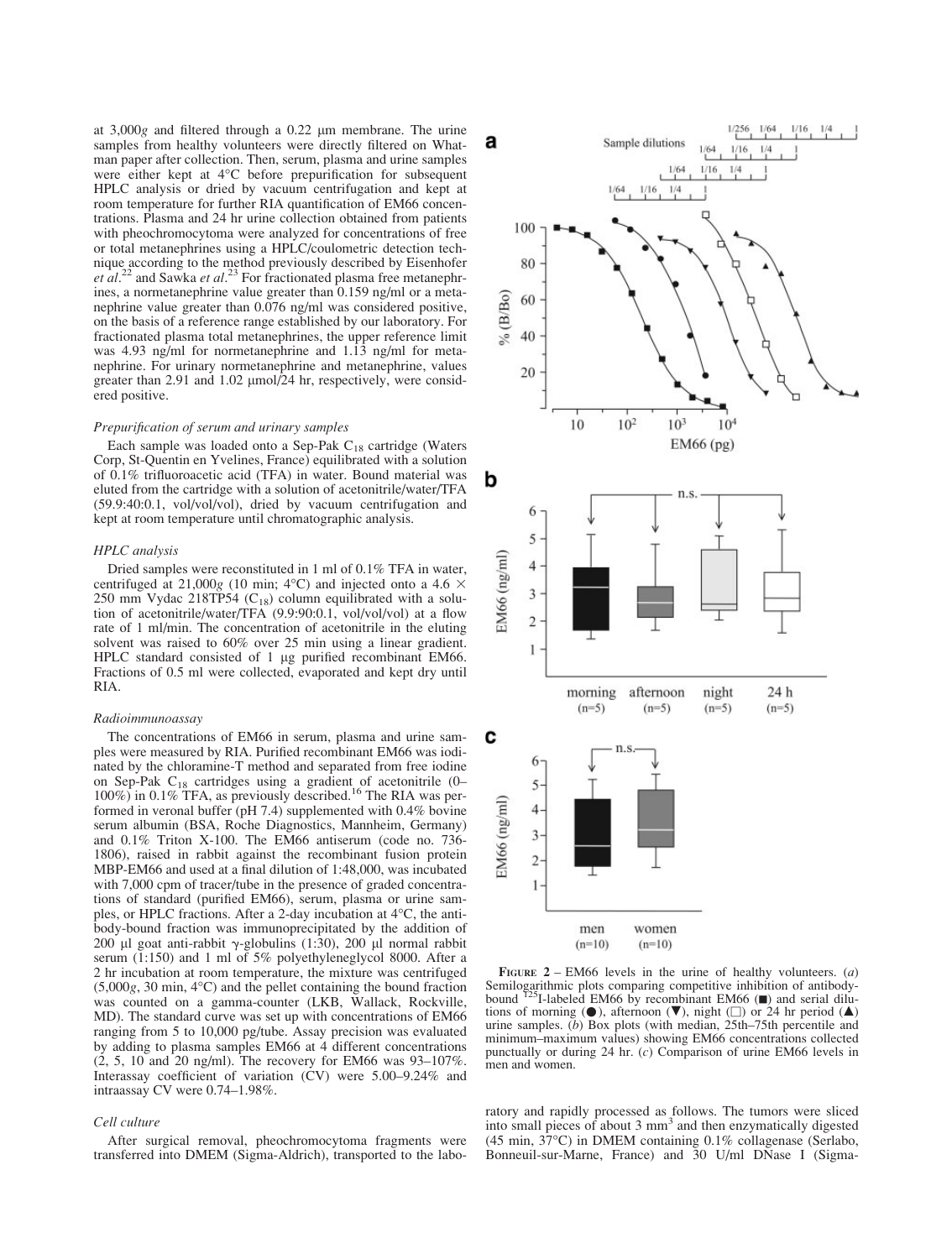

FIGURE 3 – Reversed-phase HPLC analysis of EM66 immunoreactivity in serum  $(a)$  and 24 hr urine  $(b)$ extracts from healthy volunteers. Samples were prepurified on Sep-Pak  $C_{18}$  cartridges and chromatographed onto a  $\bar{V}$ ydac C<sub>18</sub> column. Fractions were collected (0.5 ml/ tube), dried and radioimmunoassayed for EM66. The bars above the peaks indicate the elution position of recombinant EM66 chromatographed the same day as the samples. The dashed lines show the concentration of acetonitrile in the eluting solvent.

Aldrich). The isolated cells were cultured in DMEM supplemented with 5% calf serum (Biowhittaker Europe, Verviers, Belgium), 10% horse serum (Invitrogen, Cergy Pontoise, France), 100 U/ml penicillin, 100 μg/ml streptomycin, and 0.25 μg/ml amphotericin B (Life Technologies, Cergy-Pontoise, France). Tumoral chromaffin cells were purified by diffential plating to remove adherent nonchromaffin cells, as described previously<sup>24</sup> and then plated at a density of  $10^5$  cells/500 µl per well. After 1 day, the culture medium was removed and pheochromocytes were incubated for 24 hr with fresh DMEM. The culture medium was then collected and immediately frozen at  $-20^{\circ}$ C until RIA determination of EM66 immunoreactivity. For immunocytochemical experiments, cells were cultured on glass slides coated with poly-L-lysine (Sigma-Aldrich, Saint-Quentin Fallavier, France).

Normal adrenal glands were obtained from kidney transplant donors. All the donors were brain dead patients, whose relatives had accepted multiorgan procurement. Chromaffin cells were iso-<br>lated by differential plating as previously described<sup>25</sup> and 95% pure chromaffin cell cultures were obtained. Normal chromaffin cells were incubated for 24 hr with fresh DMEM in the same conditions as pheochromocytes, and the supernatant was collected for RIA determination of EM66 immunoreactivity.

#### Immunocytochemical procedure

Slides with cultured pheochromocytes were dipped for 30 min in 4% paraformaldehyde in phosphate buffer (PB, 0.1 M, pH 7.4). After several rinses in PB, fixed cells were processed for indirect immunofluorescence. Pheochromocytes were incubated overnight at  $4^{\circ}$ C with the EM66 antiserum diluted 1:200 in PB containing 0.3% Triton X-100 and 1% BSA. Then, tumoral cells were rinsed in PB and incubated for 90 min at room temperature with fluorescein isothiocyanate-conjugated goat antirabbit  $\gamma$ -globulins (Caltag Laboratories, San Francisco, CA) diluted 1:100. Finally, cells were rinsed in PB, mounted with buffer/glycerol (1:1), coverslipped and examined using a confocal laser scanning microscope

(CLSM TCS-SP2-AOBS, Leica) equipped with a fluorescence optical system DMRX-A2 and an argon (excitation wavelengths 458/476/488/514 nm) and 2 helium/neon (excitation wavelengths 543 and 633 nm, respectively) ion lasers. To verify the specificity of the immunoreaction the EM66 antiserum (diluted 1:200) was preincubated with purified EM66  $(10^{-6}$  M).

#### Data analysis

Data are reported as median (25th–75th percentile), where the 25th–75th percentile represents the dispersion of the distribution. Several nonparametric statistical methods were used, Mann–Whitney U test, Kruskal–Wallis test and Wilcoxon signed rank test. The Spearman's nonparametric test was performed to analyze the correlation between plasma EM66 levels and tumor size. The halflife of EM66 was calculated by log-linear regression from the EM66 values obtained at the time of the clamping of blood vessels and at various times until reaching a residual flat concentration. Probability values less than 0.05 were considered significant. Data were analyzed with the Prism program (GraphPad Software, San Diego, CA).

# Results

## EM66 levels in serum, plasma and urine of healthy volunteers

Serial dilutions of serum and plasma samples generated displacement curves that were parallel to that obtained with recombinant EM66 (Fig. 1a). The plasma and serum EM66 concentrations in controls were, respectively, 2.4 (1.7–3.7) ng/ml ( $n = 14$ ) and 2.8 (2.1–3.2) ng/ml  $(n = 14)$  and were not significantly different from each other (Fig. 1b). EM66 concentrations in men (1.9 (1.1– 3.5) ng/ml) ( $n = 5$ ) and women (2.6 (2.0–3.7) ng/ml) ( $n = 9$ ) were not significantly different (Fig. 1c).

Urine samples were either collected punctually, i.e. in the morning (10–11 hr), in the afternoon (16–17 hr) and night (7–8 hr), or collected during a 24 hr period. Serial dilutions of urine samples generated displacement curves that were parallel to that obtained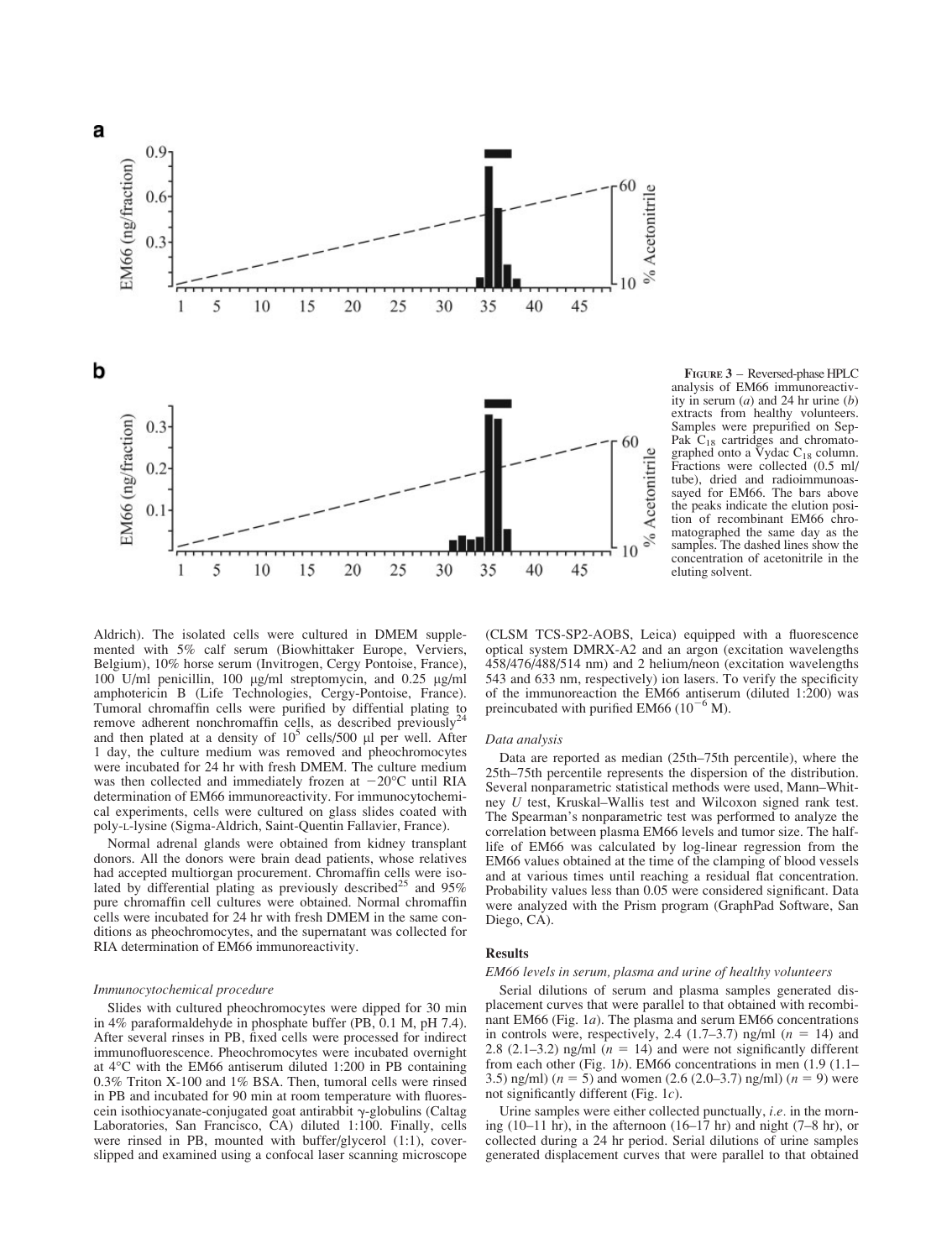

FIGURE 4 – EM66 levels in the plasma of patients with pheochromocytoma. (a) Semilogarithmic plots comparing competitive inhibition<br>of antibody-bound <sup>125</sup>I-labeled EM66 by recombinant EM66 ( $\blacksquare$ ) and serial dilutions of ples. (b) Scattergram of EM66 concentrations in plasma of healthy volunteers ( $\triangle$ ) and patients with pheochromocytoma ( $\bullet$ ). The bars rep-<br>resent the median value for each group. \*\*\*,  $p < 0.001$ . (c) Scatter plot showin resent the median value for each group. \*\*\*,  $p < 0.001$ . (c) Scatter plot showing the distribution of preoperative plasma EM66 levels and tumor size (diameter) for each patient. (d) Time course of EM66 levels after the afferent vessels were clamped and the tumor was resected. The numbers refer to the patients in Table I. The shaded area represents the range of variation of plasma EM66 levels observed in healthy volunteers.

with recombinant EM66 (Fig. 2a). The concentrations of EM66 in urinary samples were 3.2 (1.7–4.0) ng/ml in the morning  $(n = 5)$ , 2.7 (2.1–3.3) ng/ml in the afternoon  $(n = 5)$ , 2.6 (2.4–4.6) ng/ml at night ( $n = 5$ ) and 2.8 (2.4–3.8) ng/ml over 24 hr ( $n = 5$ ) and were not significantly different from each other (Fig. 2b). The concentrations of EM66 in men  $(2.5 (1.8-4.4)$  ng/ml,  $n = 10)$  and in women (3.2 (2.5–4.8) ng/ml,  $n = 10$ ) were not significantly different (Fig. 2c).

## Characterization of EM66-immunoreactivity in serum and urine extracts

Biochemical characterization of EM66 immunoreactivity in the different samples was performed by HPLC analysis combined with RIA detection (Fig. 3). Recombinant EM66 eluted in fractions 35–37 (45–47% acetonitrile). In serum and urine extracts, a major immunoreactive peak was resolved that coeluted with recombinant EM66 (Figs. 3a and 3b).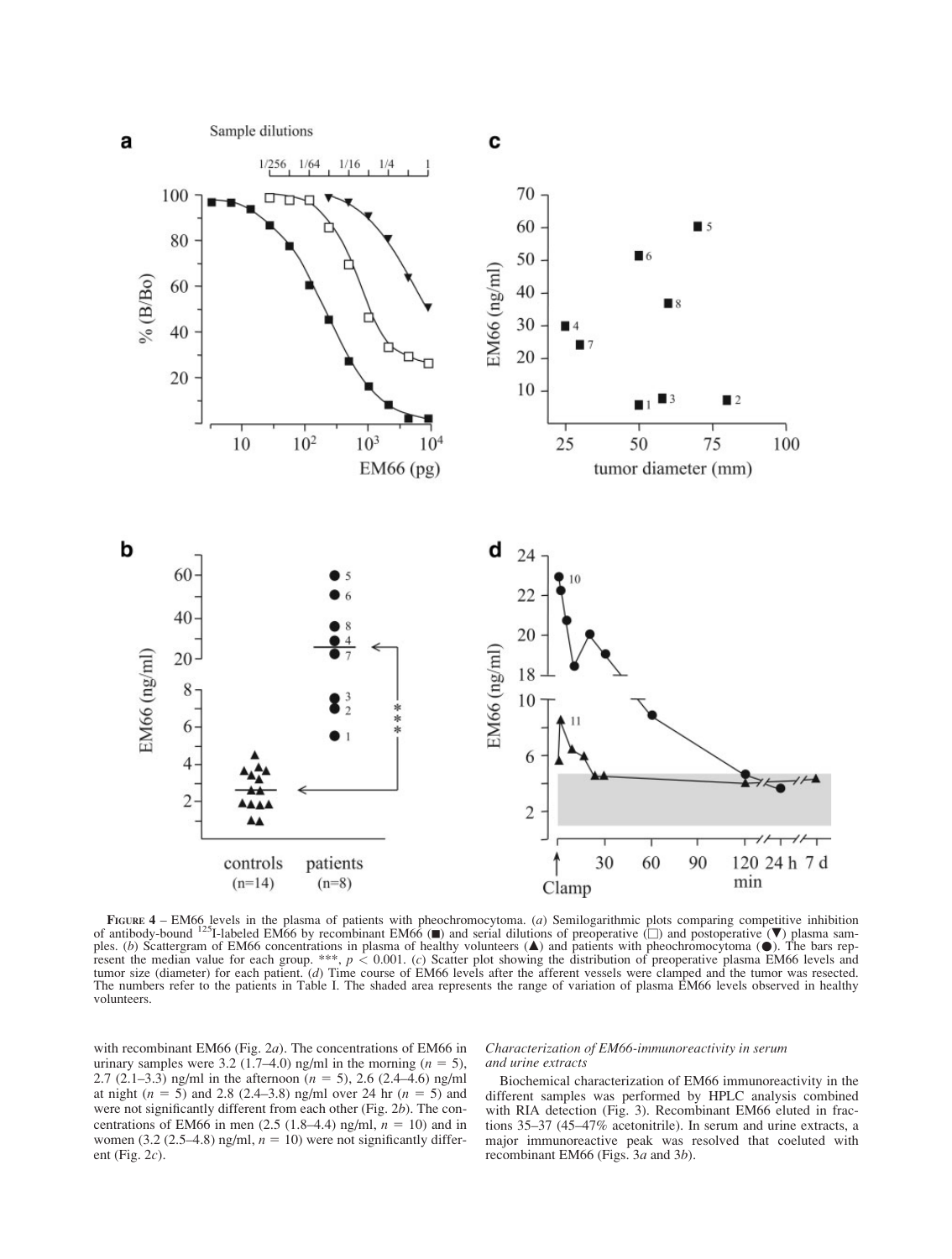TABLE II – SERUM, PLASMA AND URINE CONCENTRATIONS OF EM66 IN HEALTHY VOLUNTEERS AND PATIENTS WITH PHEOCHROMOCYTOMA

|                                           | Median       | Minimum     | 25%       | 75%          | Maximum      |
|-------------------------------------------|--------------|-------------|-----------|--------------|--------------|
| Healthy volunteers                        |              |             |           |              |              |
| Blood $(n = 14)$                          | 2.6(335)     | 1.1(129)    | 1.9(239)  | 3.7(469)     | 4.5(576)     |
| Plasma $(n = 14)$                         | 2.4(309)     | 1.0(125)    | 1.7(217)  | 3.7(467)     | 4.6(586)     |
| Serum $(n = 14)$                          | 2.8(355)     | 1.1(133)    | 2.1(271)  | 3.2(407)     | 5.4 (683)    |
| Men $(n = 5)$                             | 1.9(246)     | 1.1(129)    | 1.1(138)  | 3.5(445)     | 3.7(469)     |
| Women $(n = 9)$                           | 2.6(335)     | 1.5(192)    | 2.0(250)  | 3.7(477)     | 4.5(576)     |
| Urine $(n = 20)$                          | 2.9(368)     | 1.4(174)    | 1.9(236)  | 4.6(585)     | 5.4 (679)    |
| Morning $(n = 5)$                         | 3.2(411)     | 1.4(174)    | 1.7(213)  | 4.0(503)     | 5.1 (552)    |
| Afternoon ( $n = 5$ )                     | 2.7(340)     | 1.7(213)    | 2.1(272)  | 3.3(418)     | 4.8(612)     |
| Night $(n = 5)$                           | 2.6(335)     | 2.1(261)    | 2.4(302)  | 4.6(585)     | 5.1(647)     |
| 24 hr $(n = 5)$                           | 2.8(361)     | 1.6(202)    | 2.4(300)  | 3.8(481)     | 5.4 (679)    |
| Men $(n = 10)$                            | 2.5(320)     | 1.7(213)    | 1.8(226)  | 4.4 (564)    | 5.4 (679)    |
| Women $(n = 10)$                          | 3.2(401)     | 1.4(174)    | 2.5(321)  | 4.8(612)     | 5.1 (652)    |
| Patients                                  |              |             |           |              |              |
| Plasma                                    |              |             |           |              |              |
| Preoperative $(n = 8)$                    | 26.9 (3,409) | 5.6 (710)   | 7.3 (929) | 44.0 (5,576) | 60.3 (7,650) |
| Postoperative                             |              |             |           |              |              |
| $\langle 12 \text{ days} (n = 2) \rangle$ | 12.5(1,590)  | 8.6 (1,086) |           |              | 16.5(2,094)  |
| $>10$ months ( $n = 2$ )                  | 1.9(237)     | 1.1(133)    |           |              | 2.7(341)     |
| Urine                                     |              |             |           |              |              |
| Preoperative $(n = 3)$                    | 3.2(403)     | 1.8(230)    | 2.2(273)  | 3.9(499)     | 4.2(531)     |
|                                           |              |             |           |              |              |

Results are expressed as median, 25th-75th percentile and minimum and maximum values. Values are given in ng/ml and pM in parentheses. For healthy volunteers, blood values correspond to the mean of plasma and serum values measured in the same individual.



FIGURE 5 – Scattergram of EM66 concentrations in urine samples of healthy volunteers  $($  $\blacktriangle)$  and patients with pheochromocytoma  $($  $\blacklozenge)$ . The bars represent the median value for each group.

# EM66 levels in the plasma and urine of patients with pheochromocytoma

Serial dilutions of preoperative and postoperative plasma extracts generated displacement curves that were parallel to that obtained with recombinant EM66 (Fig. 4a). In a group of 8 patients with chromaffin cell tumors (7 benign and 1 malignant; Table I), preoperative plasma EM66 ranged from 5.6 to 60.3 ng/ml with a median value 10-fold higher than that measured in the group of healthy volunteers [26.9 (7.3–44) vs. 2.6 (1.9–3.7) ng/ml,  $p < 0.001$ ] (Fig. 4b). The patient with a malignant pheochromocytoma (case no. 8 in Table I) had a plasma EM66 level of 36.7 ng/ml (Fig. 4b). No correlation was found between preoperative plasma EM66 levels and tumor size of the patients (Spearman correlation coefficient = 0.048;  $p = 0.934$ ) (Fig. 4c). Once the afferent vessels were clamped and the tumor was resected, EM66 concentrations returned to basal level within 23 or 120 min, depending on the concentration of the peptide at the time of clamping (patients 11 and 10 in Table I, respectively) (Fig. 4d). The mean value for the half-life of EM66 was 38.1 min with individual estimates ranging from 25.7 (patient 11) to 50.6 min (patient 10). In 2 patients (1 and 9 in Table I), 12 days after surgical removal of the tumor, EM66 concentrations decreased but were still elevated compared to the control group (12.5 vs. 2.6 ng/ml; Table II). The follow-up of the patients showed that EM66 was in the normal range after few months (1.9 vs. 2.6 ng/ml; Table II) (patients 1 and 2 in Table I).

In 3 patients with benign pheochromocytoma (patients 1–3 in Table I), the preoperative urinary EM66 levels were in the same range as those of normal subjects [3.2 (2.2–3.9) vs. 2.9 (1.9–4.6) ng/ml, respectively] (Fig. 5). EM66 concentrations measured in serum, plasma and urine extracts of healthy volunteers or pheochromocytoma patients are summarized in Table II.

#### Metanephrine levels

Preoperative plasma and/or urinary metanephrine concentrations were measured during the hospitalization period of the patients with pheochromocytoma. In our series, several patients had urinary normetanephrine and metanephrine levels under the upper reference limit, the sensitivity of these 2 tests was, respectively, 50 and 62.5% (Figs. 6*a* and 6*b*). Similary, plasma total normetanephrine and metanephrine, as well as plasma free normetanephrine and metanephrine measurements, generated false-negative results, the sensitivity of these tests was, respectively, 60, 60, 60 and 20% (Figs.  $6c-6f$ ). For one patient (patient 7 in Table I), 4 out of the 6 tests were negative. Plasma and urinary metanephrine concentrations measured in patients with pheochromocytoma are summarized in Table III.

# EM66 in cultured pheochromocytes and chromaffin cells

Immunohistochemical labeling with EM66 antibodies produced intense staining of the cytoplasm of pheochromocytes in primary culture (Fig. 7a). Preabsorption of the EM66 antiserum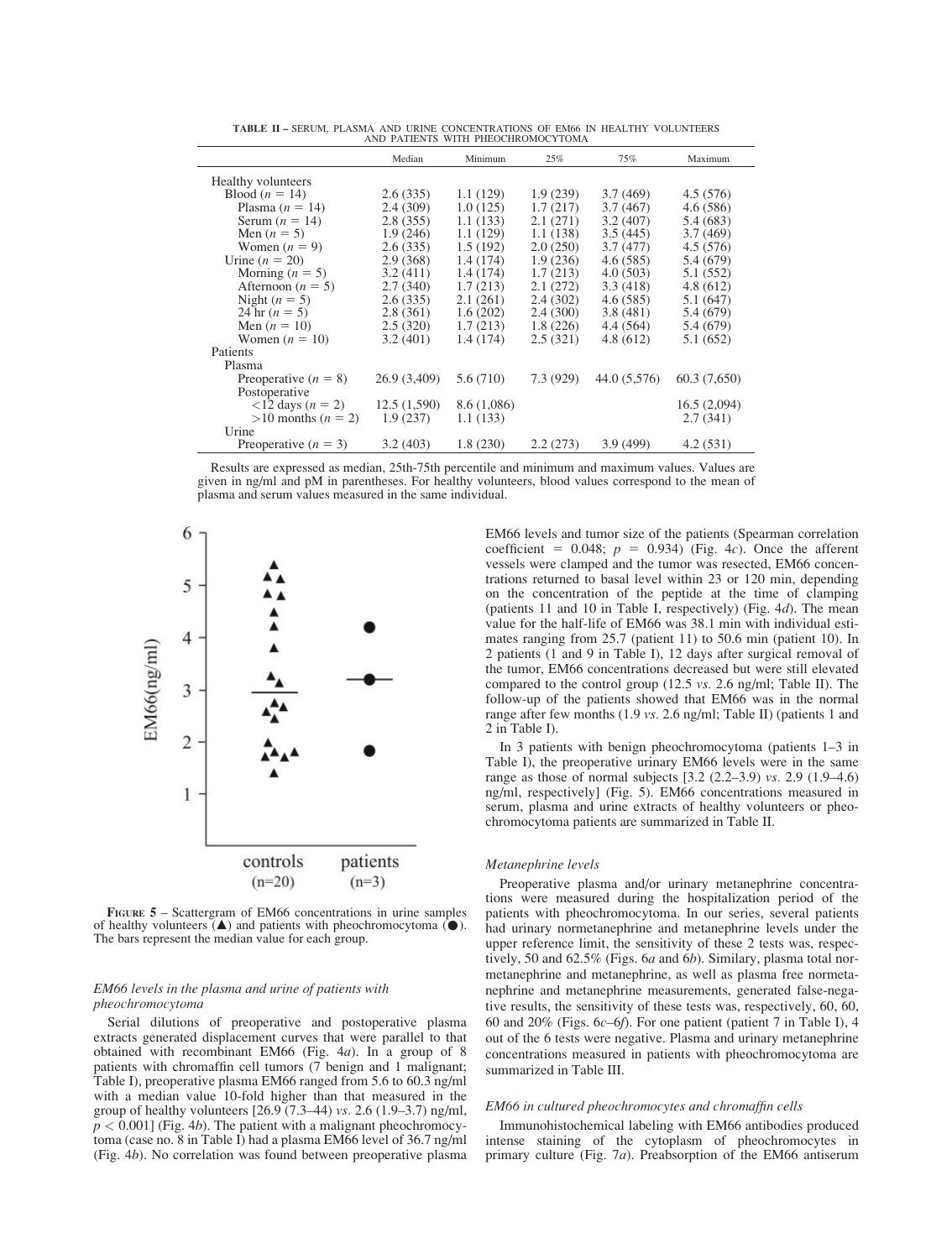

FIGURE  $6$  – Urine and plasma catecholamine metabolite levels in patients with pheochromocytoma. (a) Urine normetanephrine  $(\triangle)$ ; (b) urine metanephrine ( $\bullet$ ); (c) plasma total normetanephrine ( $\bullet$ ); (d) plasma total metanephrine ( $\bullet$ ); (e) plasma free normetanephrine ( $\bullet$ ); (f) plasma free metanephrine ( $\square$ ). The bars represent the generally admitted upper reference limit in normal subjects. The numbers refer to the patients in Table I. Free metanephrines correspond to unconjugated metabolites and total metanephrines refer to free metanephrines plus sulfate-conjugated metanephrines. NMN, normetanephrine; MN, metanephrine.

with  $10^{-6}$  M recombinant EM66 totally abolished the immunoreaction (data not shown). EM66 secretion in the culture medium of benign pheochromocytes was  $2.9 \pm 0.3$  ng/10<sup>4</sup> cells per 24 hr (patient 1) and  $1.6 \pm 0.2$  ng/10<sup>4</sup> cells per 24 hr (patient 2) (Fig. (patient 1) and  $1.6 \pm 0.2$  ng/ $10^4$  cells per 24 hr (patient 2) (Fig. 7b). Cultured normal chromaffin cells released 20–35-fold less 7b). Cultured normal chromaffin cells released 20–35-fold less<br>EM66 (0.082  $\pm$  0.005 ng/10<sup>4</sup> cells per 24 hr) compared to pheo-<br>chromocytes from patients 1 and 2, respectively. chromocytes from patients 1 and 2, respectively.

### Discussion

We have recently described the presence of the SgII-derived peptide EM66 in the rat pituitary and in the rat and human adrenal glands.<sup>15,16</sup> Here, we show that substantial amounts of EM66 (in the nanomolar range) also occur in the plasma/serum of healthy volunteers. HPLC analysis of serum extracts combined with RIA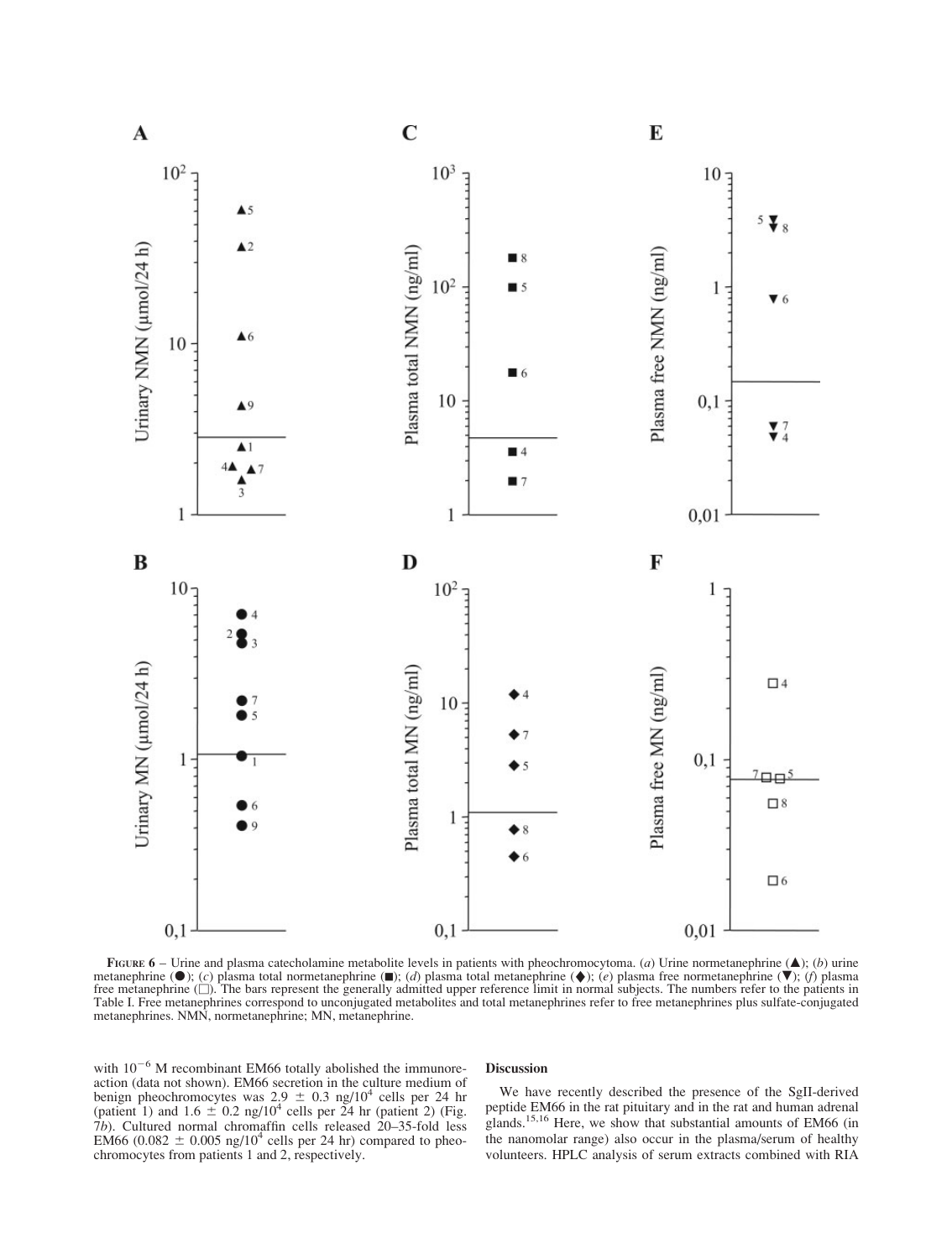detection resolved a single immunoreactive peak exhibiting the same retention time as the recombinant peptide, suggesting that authentic EM66 is released from neuroendocrine tissues into the circulation. The fact that similar concentrations of EM66 were measured in serum and plasma indicates that the mode of collection of blood samples should not affect the determination of circulating EM66 levels. We found similar high levels of EM66 in urine and plasma samples (2.9 vs. 2.6 ng/ml, respectively), indicating that  $\widehat{EM66}$ , as  $\widehat{SN}$ ,<sup>5</sup> is efficiently filtered and excreted by the kidney. Moreover, HPLC analysis demonstrated that, in urine as in serum, EM66 immunoreactivity corresponded to the intact 66 amino acid form of the peptide. Comparison of urine EM66 concentrations collected punctually during different periods of the day did not reveal any circadian variations of peptide excretion or any differences between women and men.

Because EM66 is present in tumoral chromaffin cells, $17$  this peptide could also be released in the circulation of patients with pheochromocytoma. Therefore, we characterized EM66 in the plasma of such patients and compared its concentrations with those of healthy volunteers. In a group of 8 patients bearing the tumor, EM66 was readily detectable in the plasma, and preoperative EM66 levels were 10-fold higher compared to control subjects, suggesting that tumoral cells produce and release higher amounts of EM66. To determine whether the elevated concentration of EM66 in the plasma of pheochromocytoma patients was attributable to secretion of the peptide from the tumor, we performed cultures of nontumoral and tumoral chromaffin cells. The data showed that pheochromocytes in primary culture had the ability to release 20–35-fold higher amounts of the peptide into the medium than did healthy chromaffin cells, suggesting that, in vivo, EM66 is actually released from the tumor into the circulation of the patients. In agreement with this hypothesis, we observed that, during surgical removal of the pheochromocytoma, plasma EM66 concentrations declined to values similar to those measured in

| <b>TABLE III - CONCENTRATIONS OF PLASMA AND URINARY</b> |  |  |  |  |
|---------------------------------------------------------|--|--|--|--|
| METANEPHRINES IN PATIENTS WITH PHEOCHROMOCYTOMA         |  |  |  |  |

|                                                | Upper reference<br>limit | Preoperative       |  |  |  |  |
|------------------------------------------------|--------------------------|--------------------|--|--|--|--|
| Plasma $(n = 5)$                               |                          |                    |  |  |  |  |
| Free metanephrines (ng/ml)                     |                          |                    |  |  |  |  |
| Normetanephrine                                | 0.16                     | $0.82(0.05-3.7)$   |  |  |  |  |
| Metanephrine                                   | 0.08                     | $0.08(0.02-0.3)$   |  |  |  |  |
| Total metanephrines (ng/ml)                    |                          |                    |  |  |  |  |
| Normetanephrine                                | 4.93                     | $17.8(2 - 178)$    |  |  |  |  |
| Metanephrine                                   | 1.13                     | $2.9(0.46 - 11.8)$ |  |  |  |  |
| Urine $(n = 8)$                                |                          |                    |  |  |  |  |
| Metanephrines $(\mu \text{mol}/24 \text{ hr})$ |                          |                    |  |  |  |  |
| Normetanephrine                                | 2.91                     | $3.4(1.6-62)$      |  |  |  |  |
| Metanephrine                                   | 1.02                     | 1.9(0.4–6.6)       |  |  |  |  |
|                                                |                          |                    |  |  |  |  |

Values are expressed as median; the minimum and the maximum values are given in parentheses.





control subjects within 23–120 min, with a mean half-life estimated to 38 min. However, in 2 patients, 12 days after surgical removal of the tumor, EM66 concentrations decreased but were still elevated compared to those in the control group. The remaining high levels of EM66 after resection may be attributed to the stress generated by the surgical operation. In support of this hypothesis, Baudin et  $al$ <sup>8</sup> have shown that major stress associated with catecholamine secretion also increased CgA serum level. Preoperative treatment of patients with pheochromocytoma is based on the use of  $\alpha$ - and  $\beta$ -blockers, and it is usually observed that the cessation of this treatment is responsible for a flare-up of the sympathetic nerve system, which in turn leads to an elevation of cate-<br>cholamine levels that return to normal range only within 1 week.<sup>21</sup> Therefore, Cgs that are costored and coreleased with catecholamines may present recurrent elevated levels soon after surgical resection. Overall, our data indicate that the measurement of EM66 in plasma may represent a novel highly sensitive clinical tool for the diagnosis and follow-up of chromaffin cell tumors. Because pheochromocytoma is a rare tumor, a relatively small number of patients could be followed for EM66 measurement after surgery. Larger number of preoperative and postoperative plasma samples should be explored in the future to substantiate this observation.

Currently, CgA is the only granin routinely used as a biological marker of pheochromocytomas.<sup>26–28</sup> Indeed, CgA is a general marker for a variety of neuroendocrine tumors, including mid- and forgut carcinoids, pancreatic islet-cell tumors and bronchial carcinoids.<sup>6,8</sup> However, a recent study by Stridsberg et al.<sup>29</sup> comparing 3 commercial kits for plasma CgA measurements in various neuroendocrine tumors has revealed that, depending on the kit used, the sensitivity of the CgA test varied between 67 and 93%. Thus, plasma measurement of CgA may produce false-negative test results in the diagnosis of neuroendocrine tumors. In addition, it has been shown that plasma CgA determination may also lead to false-positive results in certain circumstances such as type A gas-<br>tritis,<sup>30</sup> decreased renal function<sup>31</sup> and treatment with proton pump inhibitors.<sup>32</sup> Other biochemical tests used for the diagnosis of pheochromocytoma are the measurement of plasma and urinary catecholamines (epinephrine and norepinephrine) and catecholamine metabolites (metanephrine and normetanephrine).<sup>33</sup> These tests also have limitations and some are better than others for confirming or excluding pheochromocytoma. For instance, some chromaffin cell tumors do not secrete enough catecholamines to produce positive results or many pheochromocytomas release catecholamines episodically so that, between episodes, levels of the amines are in the normal range generating false-negative results.<sup>3</sup> On the other hand, metanephrine production is independent of catecholamine release<sup>22</sup> and it is now well established that measurement of plasma or urinary metanephrines provides better diagnostic results than catecholamines do. Several authors proposed that measurement of plasma free (sulfate-unconjugated) metanephrines is the test of choice for the diagnosis of pheochromocyto-<br>mas<sup>33,35,36</sup> while others argue that measurement of plasma total

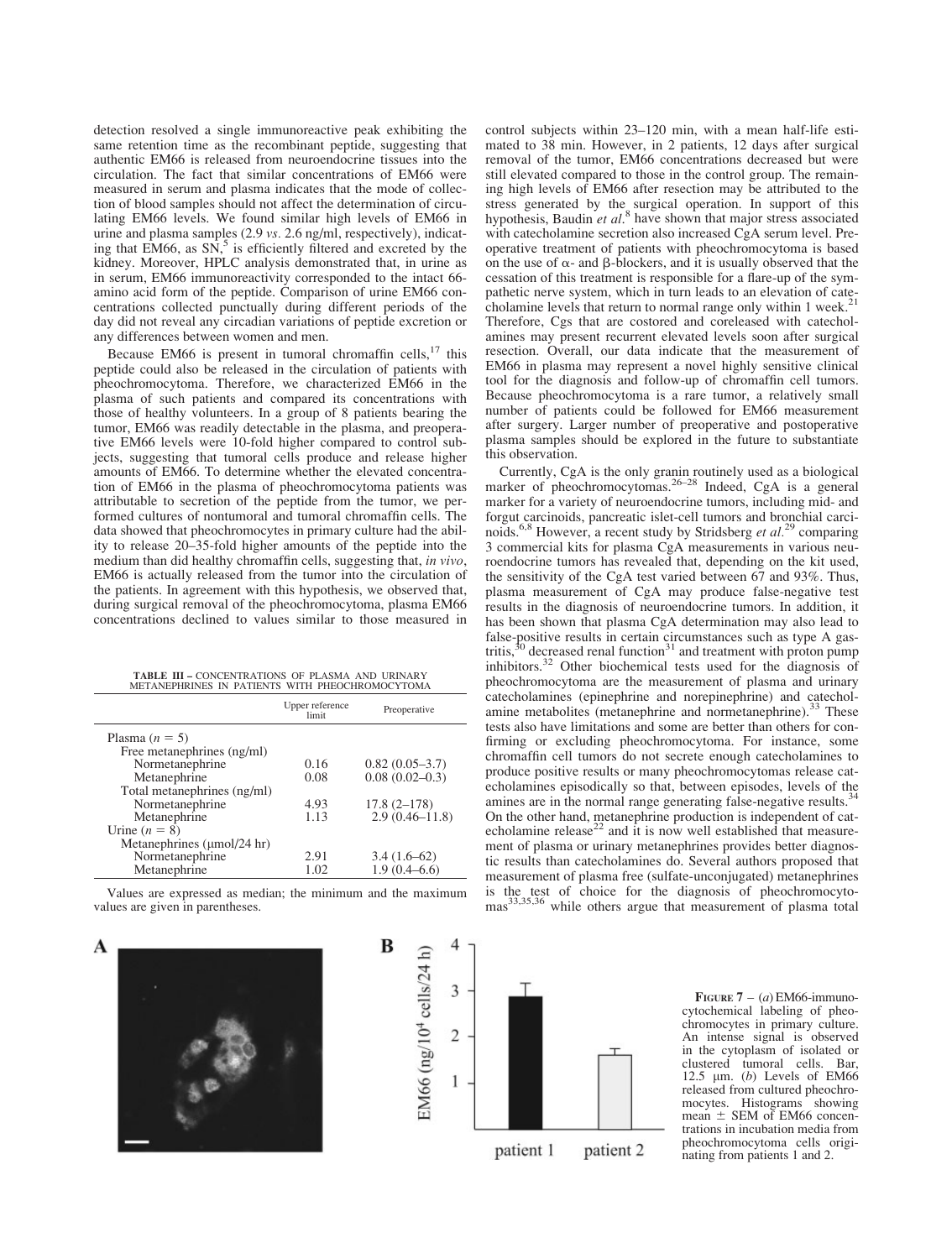metanephrines (free  $+$  sulfate-conjugated) offers the highest sensitivity.<sup>21</sup> In our study, whatever the metanephrine test used, falsenegative results were obtained. For instance, catecholamine metabolite measurements in patient no. 7 led to 4 false-negative results over 6 tests. These observations indicate that, while combined measurement of various forms of metanephrines offers a high diagnostic sensivity, this biochemical test alone is obviously not sufficient for the screening of pheochromocytomas. Besides false-negative results, false-positive results can also be generated when one measures metanephrines produced as a result of deficiency or pharmacological inhibition of monoamine oxidase (which leads to increased urinary deconjugated and plasma free metanephrines), or by medications such as tricyclic antidepressants (which account for up to 45% of false-positive elevation of plasma or urinary norepinephrine and normetanephrine).<sup>3</sup>

We have previously shown that a low EM66 concentration in pheochromocytoma tissues is indicative of a malignant differentiation of the tumor.<sup>17</sup> Because only one malignant pheochromocytoma was included in the present study, no conclusion can be drawn concerning the value of EM66 as a plasma prognostic marker. Further studies will be required to compare the concentration of EM66 in patients with benign vs. malignant tumors, and to determine whether, in addition to its usefulness for the diagnosis and follow-up of pheochromocytoma, EM66 could also be used to evaluate the outcome of the disease.

EM66 is also detected in urine of healthy volunteers and patients with pheochromocytoma. An elevation of preoperative EM66 concentrations in urine samples, as in plasma, could also be expected. Surprisingly, in the 3 patients examined, urine EM66 levels were in the range of those in the controls. It should be noted, however, that elevation of the levels of CgA, CgB and SgII fragments in urine of patients with neuroendocrine tumors was associated with renal tubular dysfunction.<sup>38,39</sup> Moreover, several studies indicated that the presence of CgA in the urine of patients with neuroendocrine neoplasms resulted from pharmacological treatment, renal dysfunction or structural abnormalities.40,41 In accordance, our data indicate that determination of EM66 levels for the management of pheochromocytoma should be performed in plasma and that urine EM66 has no predictive value for the occurrence of this tumor.

In conclusion, we have demonstrated that the SgII-derived peptide EM66 occurs in biological fluids and constitutes a highly sensitive marker for the diagnosis and follow-up of pheochromocytomas. Currently, false-negative and false-positive results using catecholamine and catecholamine metabolites assay tests remain a problem, leading to cost-effective and time-consuming additional testing and imaging examinations.<sup>23,42</sup> A recent study reported that, among 80 patients who underwent <sup>123</sup>I-meta-iodobenzylguanidine scintigraphy in internal medicine for pheochromocytoma suspicion, only 18  $(22.5\%)$  actually had a tumor.<sup>43</sup> While our results need to be substantiated in a larger group of patients, we propose that the measurement of plasma EM66 level should be combined with the determination of other biological markers, such as metanephrines and CgA, for the management of pheochromocytoma.

#### Acknowledgements

The authors wish to thank Mrs. H. Lemonnier and F. Sicard for technical assistance and Dr. D. Cellier and Dr. T. Buclin for helpful advice in statistical analysis. J.G. is the recipient of a doctoral fellowship from the Conseil Regional de Haute-Normandie. L.G. was the recipient of a fellowship from the Fondation pour la Recherche Médicale.

#### References

- 1. Winkler H, Fischer-Colbrie R. The chromogranins A and B: the first 25 years and future perspectives. Neuroscience 1992;49:497–528.
- 2. Taupenot L, Harper KL, O'Connor DT. The chromogranin-secretog-ranin family. N Engl J Med 2003;348:1134–49.
- 3. O'Connor DT, Deftos LJ. Secretion of chromogranin A by peptideproducing endocrine neoplasms. N Engl J Med 1986;314:1145-51.
- 4. O'Connor DT, Takiyyuddin MA, Cervenka JH, Parmer RJ, Barbosa JA, Chang YM, Hsiao RJ. Circulating chromogranin A as a diagnostic tool in clinical chemistry. Acta Histochem 1990;38:27–33.
- 5. Ischia R, Gasser RW, Fischer-Colbrie R, Eder U, Pagani A, Cubeddu LX, Lovisetti-Scamihorn P, Finkenstedt G, Laslop A, Winkler H. Levels and molecular properties of secretoneurin-immunoreactivity in the serum and urine of control and neuroendocrine tumor patients. J Clin Endocrinol Metab 2000;85:355–60.
- 6. Ferrari L, Seregni E, Bajetta E, Martinetti A, Bombardieri E. The biological characteristics of chromogranin A and its role as a circulating marker in neuroendocrine tumours. Anticancer Res 1999;19: 3415–27.
- 7. Kimura N, Hoshi S, Takahashi M, Takeha S, Shizawa S, Nagura H. Plasma chromogranin A in prostatic carcinoma and neuroendocrine tumors. J Urol 1997;157:565–8.
- 8. Baudin E, Bidart JM, Bachelot A, Ducreux M, Elias D, Ruffie P, Schlumberger M. Impact of chromogranin A measurement in the work-up of neuroendocrine tumors. Ann Oncol12:S79–S82, 2001.
- 9. Guignat L, Bidart JM, Nocera M, Comoy E, Schlumberger M, Baudin E. Chromogranin A and the  $\alpha$ -subunit of glycoprotein hormones in medullary thyroid carcinoma and phaeohromocytoma. Br J Cancer 2001;84:808–12.
- 10. Sekiya K, Ghatei MA, Salahuddin MJ, Bishop AE, Hamid QA, Ibayashi H, Polak JM, Bloom SR. Production of GAWK (chromogranin-B 420–493)-like immunoreactivity by endocrine tumors and its possible diagnostic value. J Clin Invest 1989;83:1834–42.
- 11. Yasuda D, Iguchi H, Funakoshi A, Wakasugi H, Sekiya K, Misawa T, Tateishi K, Bloom SR, Nawata H. Comparison of plasma pancreastatin and GAWK concentrations, presumed processing products of chromogranin A and B, in plasma of patients with pancreatic islet cell tumors. Horm Metab Res 1993;25:593–5.
- 12. Vieau D, Rojas-Miranda A, Verley JM, Lenne F, Bertagna X. The secretory granule peptides 7B2 and CCB are sensitive biochemical markers of neuro-endocrine bronchial tumours in man. Clin Endocrinol 1991;35:319–25.
- 13. Ischia R, Hobisch A, Bauer R, Weiss U, Gasser RW, Horninger W, Bartsch G, Jr, Fuchs D, Bartsch G, Winkler H, Klocker H, Fischer-Colbrie R, et al. Elevated levels of serum secretoneurin in patients with therapy resistant carcinoma of the prostate. J Urol 2000;163: 1161–4.
- 14. Anouar Y, Jegou S, Alexandre D, Lihrmann I, Conlon JM, Vaudry H. Molecular cloning of frog secretogranin II reveals the occurrence of several highly conserved potential regulatory peptides. FEBS Lett 1996;394:295–9.
- 15. Montero-Hadjadje M, Pelletier G, Yon L, Li S, Guillemot J, Magoul R, Tillet Y, Vaudry H, Anouar Y. Biochemical characterization and immunocytochemical localization of EM66, a novel peptide derived from secretogranin II, in the rat pituitary and adrenal glands. J Histochem Cytochem 2003;51:1083–95.
- 16. Anouar Y, Desmoucelles C, Yon L, Leprince J, Breault L, Gallo-Payet N, Vaudry H. Identification of a novel secretogranin II-derived peptide (SgII(187–252)) in adult and fetal human adrenal glands using antibodies raised against the human recombinant peptide. J Clin Endocrinol Metab 1998;83:2944–51.
- 17. Yon L, Guillemot J, Montero-Hadjadje M, Grumolato L, Leprince J, Lefebvre H, Contesse V, Plouin PF, Vaudry H, Anouar Y. Identification of the secretogranin II-derived peptide EM66 in pheochromocytomas as a potential marker for discriminating benign versus malignant tumors. J Clin Endocrinol Metab 2003;88:2579-85.
- 18. Gimenez-Roqueplo AP, Favier J, Rustin P, Rieubland C, Crespin M, Nau V, Khau Van Kien P, Corvol P, Plouin PF, Jeunemaitre X. Mutations in the SDHB gene are associated with extra-adrenal and/or malignant phaechromocytomas. Cancer Res 2003;63:5615–21.
- 19. Neumann HP, Pawlu C, Peczkowska M, Bausch B, McWhinney SR, Muresan M, Buchta M, Franke G, Klisch J, Bley TA, Hoegerle S, Boedeker CC, et al. Distinct clinical features of paraganglioma syndromes associated with SDHB and SDHD gene mutations. JAMA 2004;292:943–51.
- 20. Eisenhofer G, Bornstein SR, Brouwers FM, Cheung NK, Dahia PL, de Krijger RR, Giordano TJ, Greene LA, Goldstein DS, Lehnert H, Manger WM, Maris JM, et al. Malignant pheochromocytoma: current status and initiatives for future progress. Endocr Relat Cancer 2004;  $11.423 - 36$
- 21. Grouzmann E, Fathi M, Gillet M, de Torrente A, Cavadas C, Brunner H, Buclin T. Disappearance rate of catecholamines, total